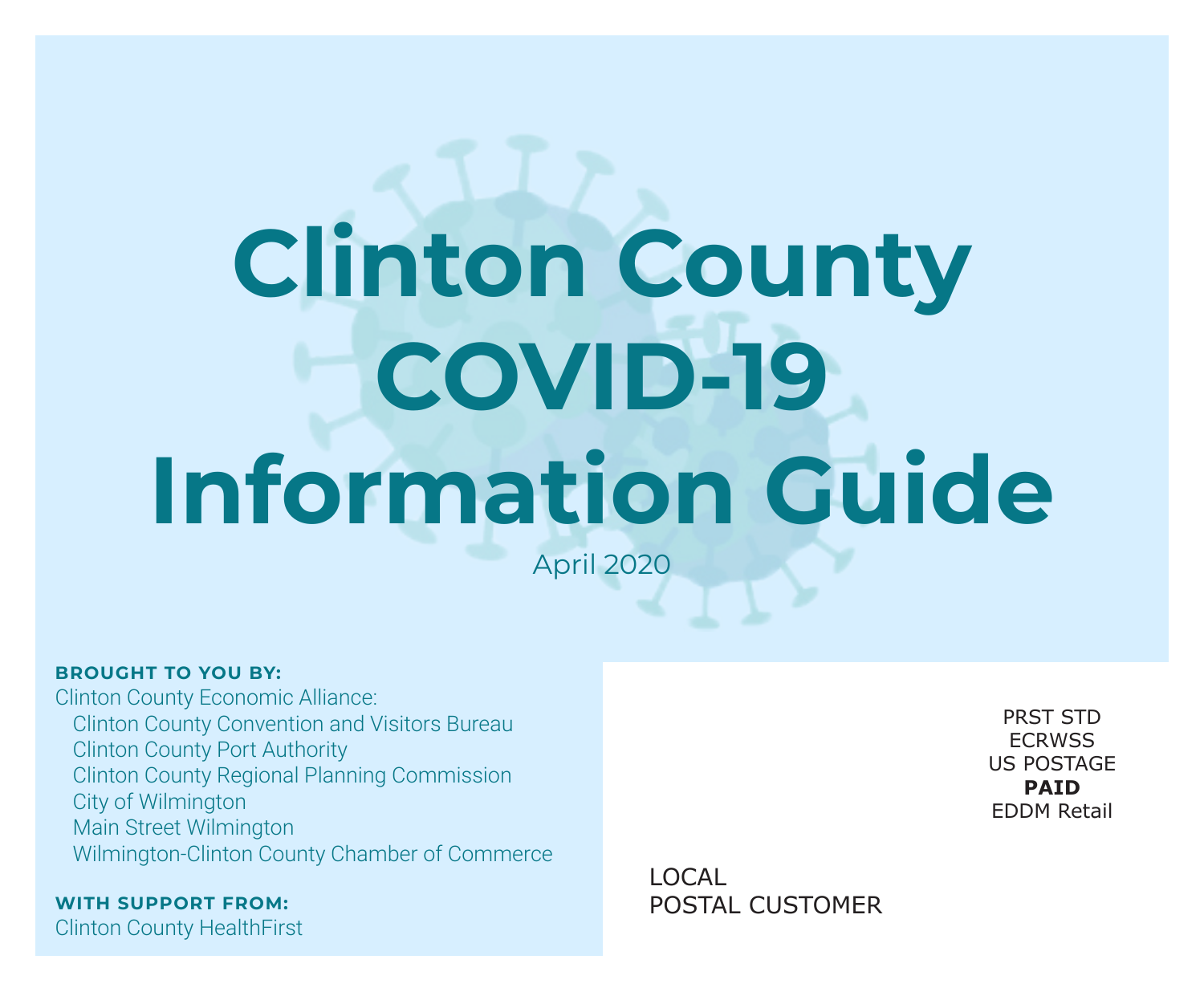## **PURPOSE OF THIS GUIDE**

In this difficult and uncertain time, our community is fortunate to have many agencies and organizations working diligently to respond to the COVID-19 pandemic.

This guide is a compilation of the most pertinent information and local resources to help you navigate immediate and on-going issues that you may be facing during this pandemic.

Understanding that information can change daily, please consult CovidCC.com for up-todate information, or call 2-1-1 to reach relevant agencies for the latest information.

This guide is brought to you by the Clinton County Economic Alliance partners listed on the front cover and funded, in part, by a generous grant from HealthFirst for Clinton County.

The most important information we can impart to you is this: PLEASE do not leave home unless absolutely necessary. There are resources and organizations that can assist you, should you need it. We encourage you to use this guide to find them.

Stay Safe. Be Well. Wash Your Hands. Support Local. Clinton County, we are all in this together.

## **CONTENTS**

Knowing COVID-19 and How to Respond (3) What You Can Do to Help (5) Supporting Local Businesses (6) Business Resources (6) School Resources and Lunch Locations (6) Community Services (8) Local Government Services (8) Scams and How to Avoid Them (9) Utilities Assistance (10) Election Update (11) Stay at Home Order (11)

## **KEY RESOURCES**

Dial 2-1-1 to be directed to area agencies. CovidCC.com ODH Coronavirus Hotline: 1-833-4-ASK-OHIO Clinton County Health District: 937-382-7221

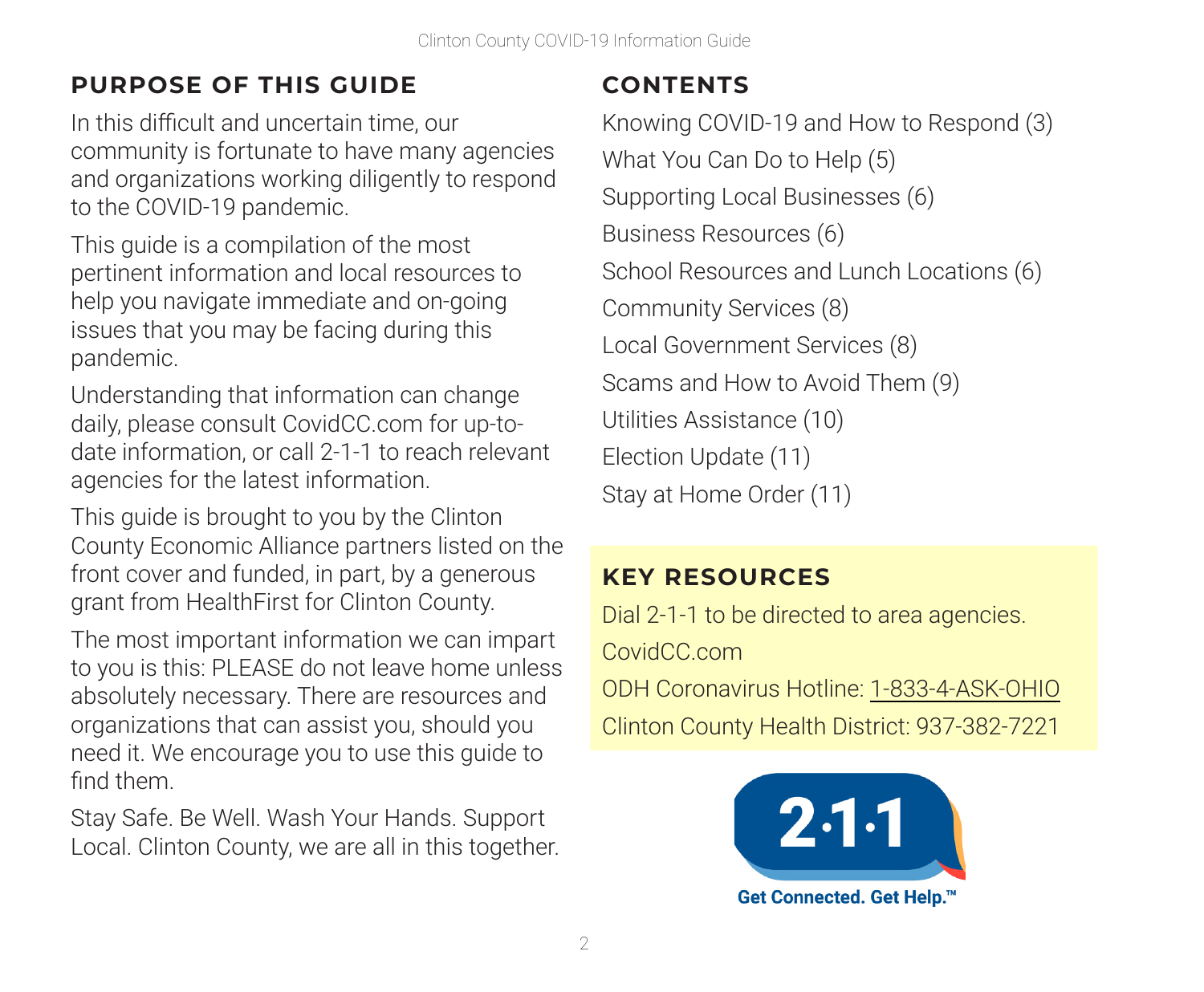#### **COVID-19 AND HOW TO RESPOND**

As this information changes, please refer to the CDC Guidelines, which can be found on CovidCC.com or call the Ohio Department of Health at 1-833-4-ASK-OHIO.

## **COVID-19: What you need to know**

Older adults and people who have severe underlying chronic medical conditions like heart or lung disease or diabetes seem to be at higher risk for developing more serious complications from COVID-19 illness.

## **Symptoms:**

- Fever
- Cough
- Difficulty breathing
- Muscle pain
- **Tiredness**

## **What to do if you are sick:**

## Unless an emergency, follow these steps:

- Stay home except to get medical care
- Separate yourself from other people and animals in your home
- Call ahead before visiting a doctor
- Cover your coughs and clean your hands





Call 911 if you have a medical emergency: If you have a medical emergency and need to call 911, notify the operator that you have or think you might have, COVID-19. If possible, put on a face mask before medical help arrives.

## **When to seek medical attention:**

If you develop emergency warning signs for COVID-19 get medical attention immediately. Emergency warning signs include:

- Trouble breathing
- Persistent pain or pressure in the chest
- New confusion or inability to arouse
- Bluish lips or face

## **How to Prevent Transmission**

## **Clean your hands often**

• Wash your hands often with soap and water for at least 20 seconds, especially after you have been in a public place, or after blowing your nose, coughing, or sneezing. If soap and water are not readily available, use a hand sanitizer that contains at

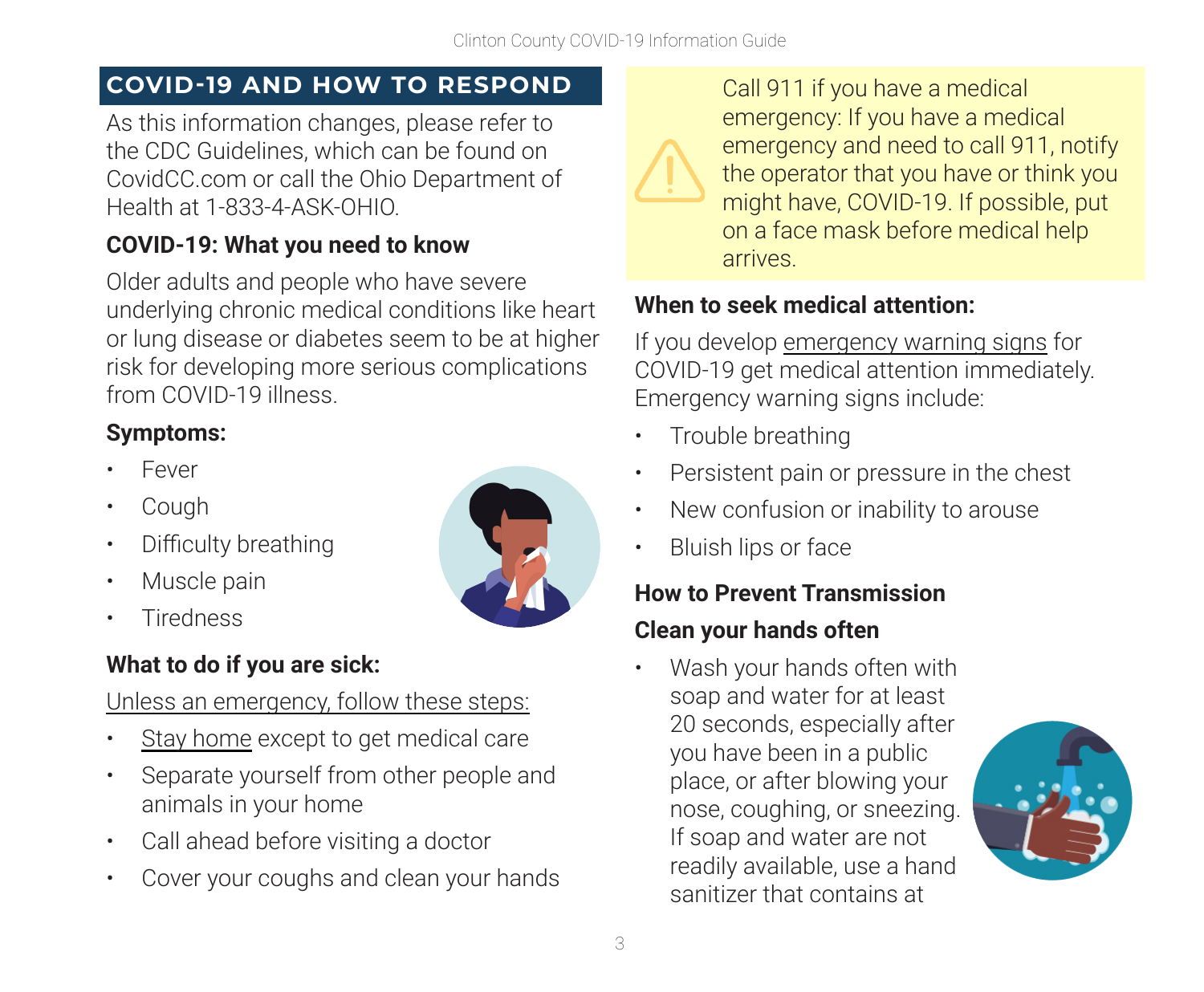least 60% alcohol.

• Avoid touching your eyes, nose, and mouth with unwashed hands.

## **Avoid close contact**

- Avoid close contact with people who are sick
- Put distance between yourself and other people if COVID-19 is spreading in your community.

## **Stay home if you are sick**

Stay home if you are sick, except to get medical care.



## **Cover coughs and sneezes**

• Cover your mouth and nose with a tissue when you cough or sneeze or use the inside of your elbow.

## **Throw used tissues in the trash.**

Immediately wash your hands with soap and water for at least 20 seconds. If soap and water are not readily available, clean your hands with a hand sanitizer that contains at least 60% alcohol.

## **Wear a face mask if in public**

• If you are sick: You should wear a face mask when you are around other people

(e.g., sharing a room or vehicle) and in public. If you are not able to wear a face mask, then you should do your best to cover your coughs and sneezes.

If you are NOT sick: the CDC has recommends wearing cloth face coverings in areas where social distance may be difficult (ex. Grocery store). Face masks may be in short supply and they should be saved for caregivers.



## **Clean and disinfect**

- Remember that it is thought that COVID-19 can live on surfaces for multiple days.
- Clean AND disinfect frequently touched surfaces daily. This includes tables, doorknobs, light switches, countertops, handles, desks, phones, keyboards, toilets, faucets, and sinks.
- If surfaces are dirty, clean them: Use detergent or soap and water prior to disinfection.

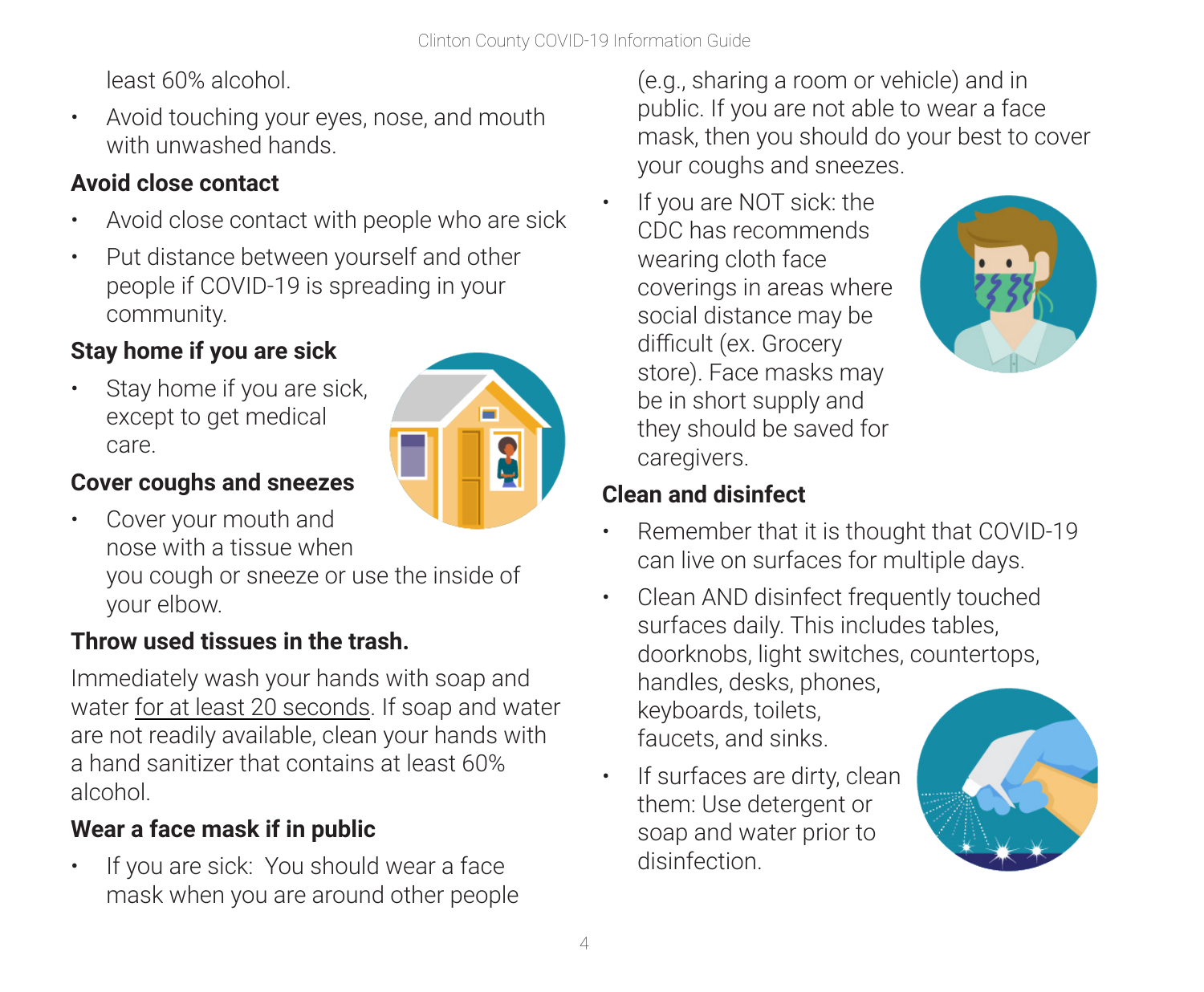## **How to discontinue home isolation**

People with COVID-19 who have stayed home (home isolated) can stop home isolation under the following conditions:

- If you will not have a test to determine if you are still contagious, you can leave home after ALL these three things have happened:
	- 1. You have had no fever for at least 72 hours (that is three full days of no fever without the use medicine that reduces fevers) AND
	- 2. Other symptoms have improved (for example, when your cough or shortness of breath have improved) AND
	- 3. At least 7 days have passed since your symptoms first appeared
- If you will be tested to determine if you are still contagious, you can leave home after ALL these three things have happened:
	- 1. You no longer have a fever (without the use medicine that reduces fevers) AND
	- 2. Other symptoms have improved (for example, when your cough or shortness of breath have improved) AND
	- 3. You received two negative tests in a row, 24 hours apart. Your doctor will follow CDC guidelines.

## **WHAT YOU CAN DO TO HELP**

#### **Volunteer:**

Emergency Management Agency (EMA) is seeking volunteers! If you are a healthy, not-atrisk adult please sign up at:

https://bit.ly/EMACovidVolunteer

For more information, contact the Volunteer Coordinator at: mdixon@clintonsheriff.com.

## **Neighbors for Neighbors**

- www.ccneighborsforneighbors.com
- hello@neighborsforneighbors.com
- 937-400-3220

Neighbors for Neighbors is a local network created to help neighbors connect during the COVID-19 epidemic so that no one in our community has to face this crisis alone.

The people of Clinton County are working together to reduce the spread of COVID-19 in our communities by staying at home. This vital act saves lives. It also changes our daily lives and creates unique challenges for individuals in our community who are more at risk of developing serious complications from COVID-19 and may need to stay indoors entirely for the foreseeable future.

To meet this challenge, Neighbors for Neighbors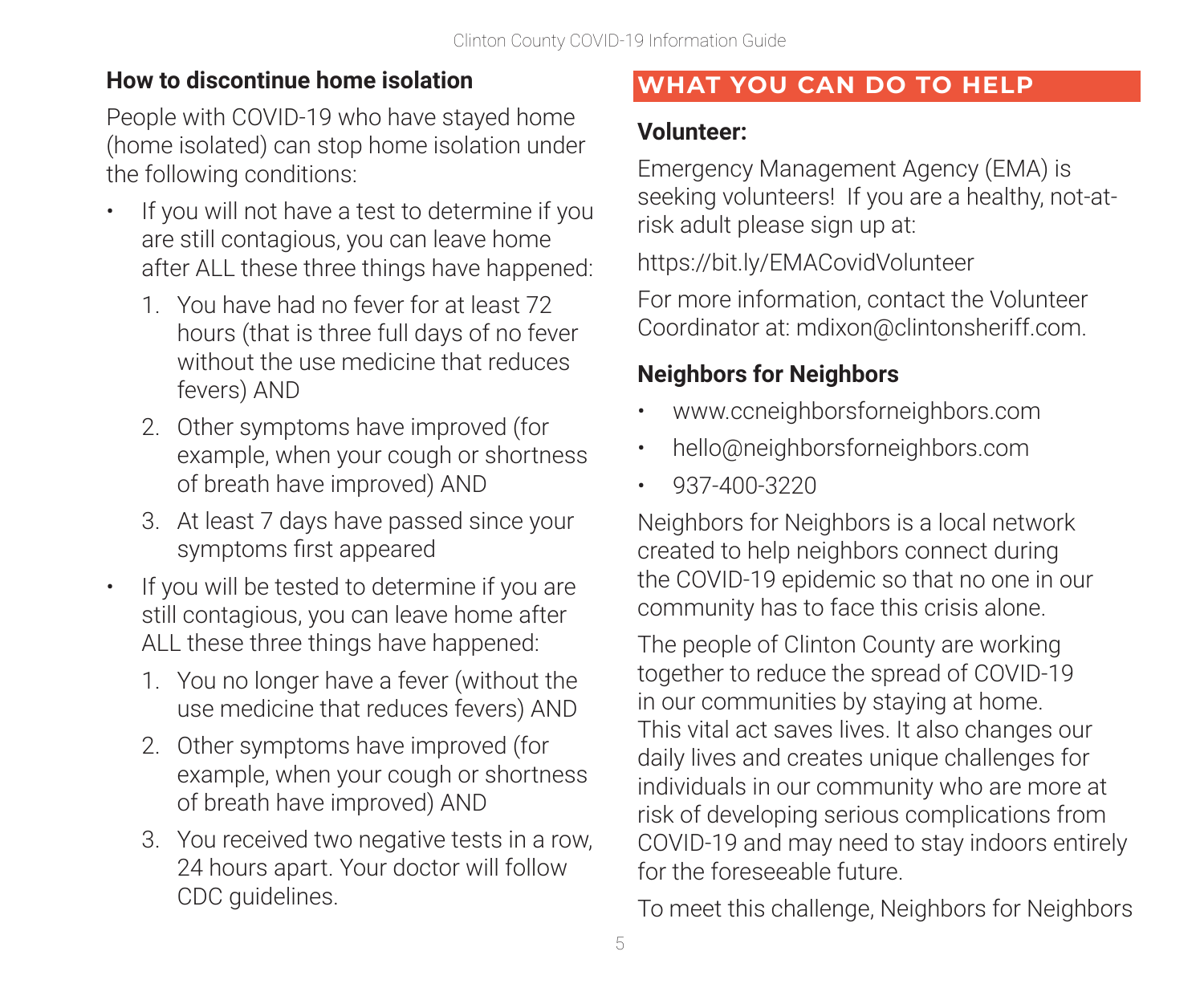is working to match low-risk individuals with higher-risk individuals who could use support over the coming weeks. Once a connection is made, matched individuals stay in touch with one another and coordinate the safe delivery of essential supplies to the higher-risk individuals. Once a Neighbors for Neighbors Match is made, participants take complete ownership of the process.

#### **SUPPORTING LOCAL BUSINESSES**

Clinton County is still OPEN for Business. Need to know if a business is currently open, or where to receive certain products or services? The Wilmington-Clinton County Chamber of Commerce is here to help! Just give us a call at 937-728-7075, visit www.wccchamber.com, or follow us on Facebook @localfirstcc for all your local business and non-profit information and updates.

Four easy steps to support small businesses:

**1. Order Takeout or Deliver.** Many of your favorite restaurants still offer takeout or delivery.

**2. Buy Gift Cards.** Buy now, use later!

**3. Shop Local Businesses Online.** Many local businesses have online stores. Whenever possible, consider giving them your business.

**4. Help Advertise.** Leave a positive review,

share their social media content, or good old "word of mouth" goes a long way.

#### **BUSINESS RESOURCES**

Questions about SBA loans? Need assistance getting the word out? Not sure where to start or what to do? You're not alone - the Wilmington-Clinton County Chamber of Commerce is here to help!

Our services are currently available to ALL businesses and non-profits in Clinton County and the surrounding region as we face this challenge together. Whether you're in need of promotion, loan or hardship relief resources, or some straightforward advice, the Chamber and our Economic Development partners are here to help in any way that we can. Just call us at 937- 728-7075 or email info@wccchamber.com.

#### **SCHOOL RESOURCES**

Visit covidcc.com or contact your district for the latest information.

#### **Blanchester:**

https://www.blanschools.org/ 937-783-3523

Food Program: Text your family name, address, and number of children to 513-760-6012 if you have children in the Blanchester School District.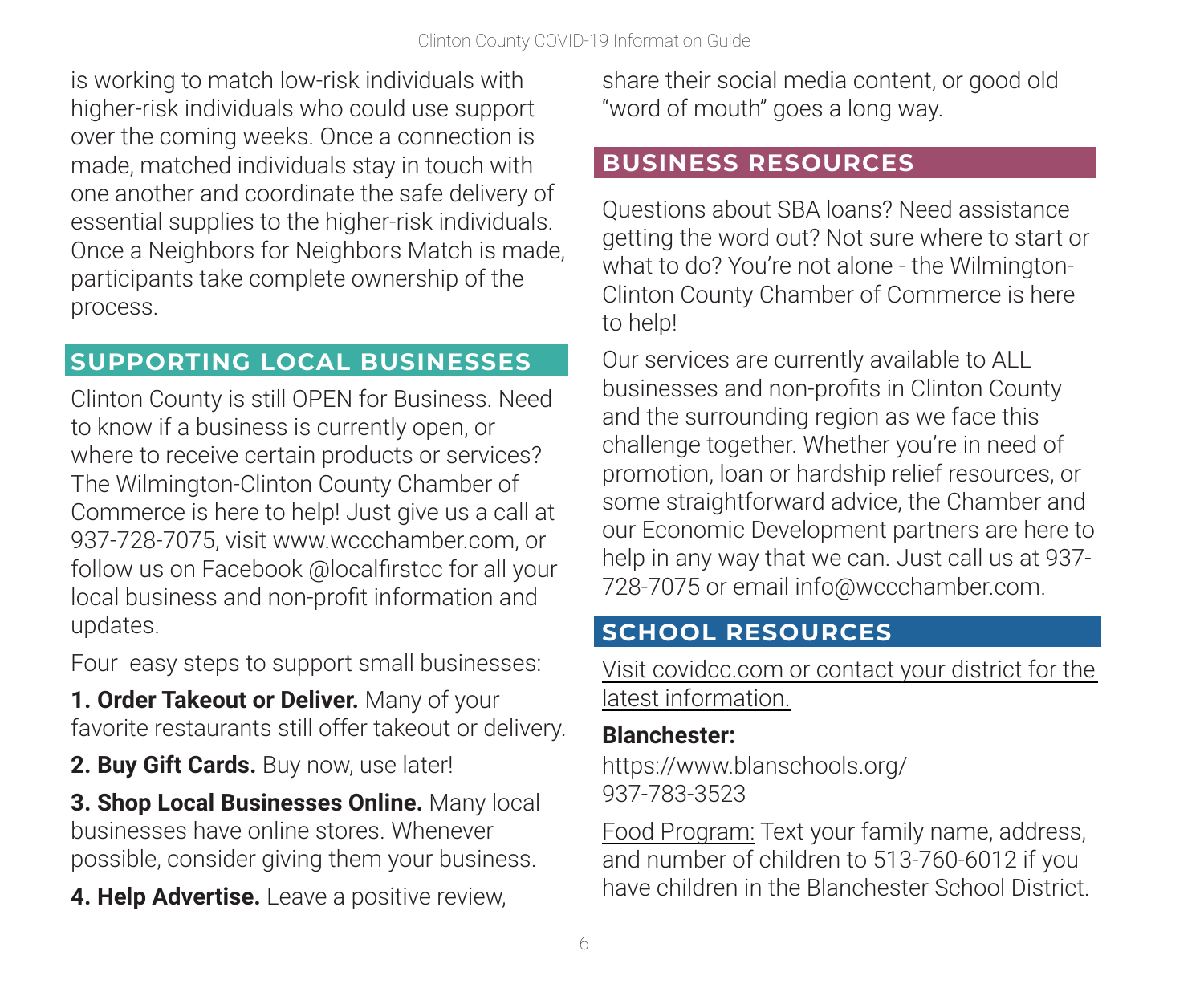## **Clinton-Massie:**

http://cmfalcons.org/

cmsafeplace@gmail.com (General Needs) helpdesk@cmfalcons.org (Technology Support) 937-303-8069 (Needs Hotline)

Food Program: Breakfast and lunch available for all students 18 yrs of age or younger ONLY ON WEDNESDAY (with enough food for the week). CM will keep track of student names during this process.

The following areas will have pick-up service at the following times\*:

Clarksville United Methodist Church: 10:15 am - 10:45 am

Massie Township School/Town Hall: 10:15 am - 10:45 am

Middle School Entrance Drive-up Service: 11:30am - 12:30pm

Green Meadows: 1:15pm (we will drop off food to management)

Nauvoo Rd by the Water Tower: 1:30pm - 2:00pm

\*times are approximate and dependent on workers available for preparation.

## **East Clinton:**

https://bit.ly/EastClintonSD 937-584-2461

Food Program: Every child 18 and under is entitled to a meal, whether or not the child is an East Clinton student, and regardless of whether the child qualifies for free or reduced meals.

Pick-Up Lunches from 12:00pm -1:00pm at:

Sabina Elementary, 246 W Washington St, Sabina

New Vienna Elementary, 301 E Church St, New Vienna

Delivery: If you live outside of the villages of New Vienna and Sabina, EC will be mobilizing our bus drivers to deliver meals. In order for the meal to be delivered, you will need to contact Mrs. Woodruff at anne.woodruff@eastclinton. org or 937-584-7455. You'll need to indicate the address, the name of your bus driver, and how many children you'll be feeding.

## **Wilmington:**

https://www.wilmingtoncityschools.com Wilmington Central Office 937-382-1641

Food Program: ALL WCS students are eligible.

Pick-up Lunches available Tuesdays and Thursdays only from 11:30am - 12:30pm. Two meals per pack will be distributed. If your child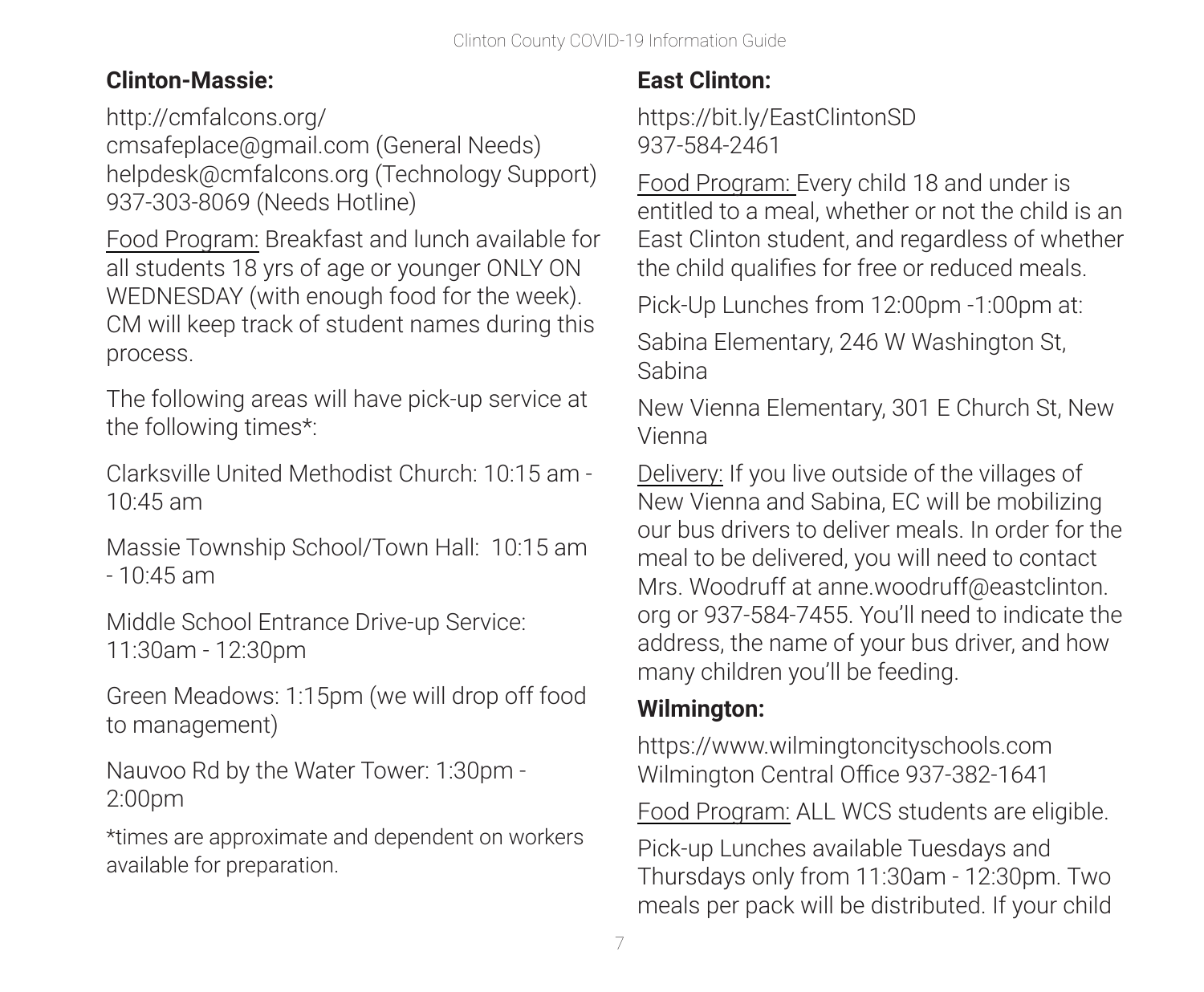is unable to be present, you may still pick up a meal for your child.

6 Locations - WMS, Denver School, BMBC (Grant St), Job & Family Services, Martinsville UMC, Port William UMC.

## **COMMUNITY SERVICES**

**Call 2-1-1** to be directed to community service agencies and organizations.

**Area Council on Aging:** Updated information about available resources can be found on COA's website, www.help4seniors.org. If you are a senior who needs help with food or other critical supplies during this time, please contact us at (937) 449-0642 or (513) 721-1025.

**Clinton County Job and Family Services** is offering emergency response assistance for families impacted by the COVID-19 virus. You may be eligible for this emergency assistance if you are a family with minor children in the household, you are pregnant with no other children, or you are a non-custodial parent who is actively paying child support AND meet the income guidelines.

Please call CCJFS at 937-382-0963 or visit online at: https://bit.ly/CCJFS.

If you have questions specific to families and children and getting linked with services, please feel free to contact Maggie Henry at (937) 3825726 x 1422 or by email at Maggie.Henry@jfs. ohio.gov.

**Community Action: Community Action is not** permitting individuals inside the building but are assisting through a drop box and window service. Hours of assistance are Monday through Friday from 8:00am - 2:00pm. For more information about services related to: Emergency Food Pantry; Utility Assistance; Gas Cards (for out of county doctor appointments); Salvation Army Funds; or Senior Transportation, please call 937-382-9365 or visit online at: https://clintoncap.org/

**Church Resources:** For information on resources available through local churches, please contact Pastor Tom Stephenson (Coordinator for the Wilmington Area Ministerial Association) at 937-382-2251 or by email at: epastor.tom@gmail.com

## **LOCAL GOVERNMENT SERVICES**

**Call 2-1-1** to be directed to Clinton County and other local government agencies.

#### **Wilmington**

The City of Wilmington is still maintaining critical city services in full operation. For any inquiries into the City of Wilmington operations, please call: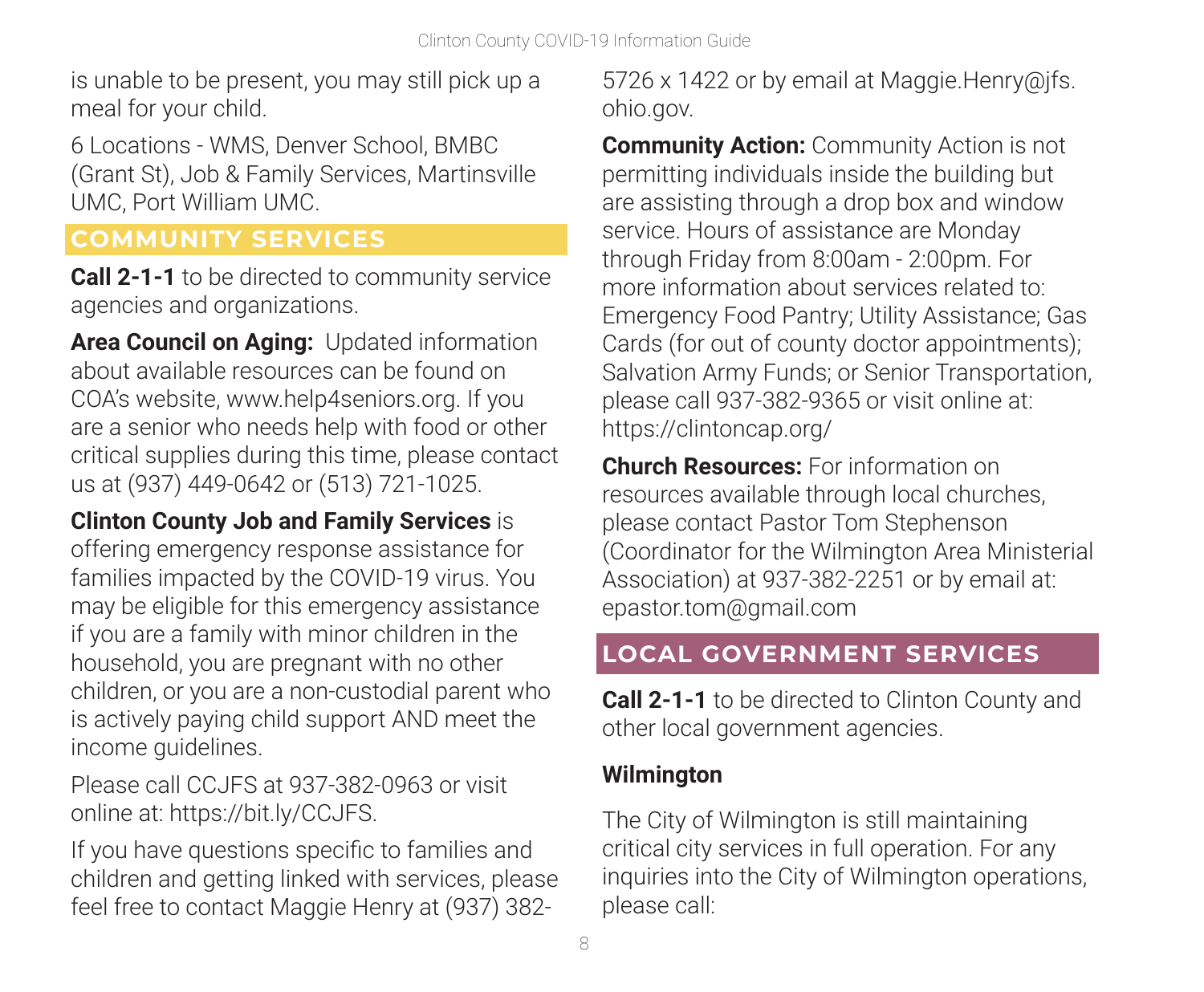- Mayor's Office: 937-382-5458
- Service Department: 937-382-6509
- Or visit: wilmingtonoh.org

Wilmington Transit System

- 937-382-7961
- MWF, 6:30am 2:00pm
- Critical transport only

For any inquiries regarding Village operations, please call the below contact numbers:

Village of Blanchester Contact: Stephanie Howard Phone: 937-783-4702

Village of Clarksville Contact: Mayor John Neeley Phone: 937-289-2652

Village of Midland Contact: Mayor John Burris Phone: 513-545-2122

Village of New Vienna Contact: New Vienna Utility Office Phone: 937-987-2477

Village of Port William Contact: Steve Jones Phone: 937-475-7890

Village of Sabina

Contacts: Kaitlyn Beechler or Nancy Cornell Phone: 937-584-2123

## **SCAMS AND TIPS TO AVOID THEM**

Protect your money, scammers are trying to monopolize on the fear and uncertainty that COVID-19 has brought to so many. Remember: the government will not call you asking for PayPal information, or your Social Security, credit card, or bank account numbers, and utilities disconnects are currently suspended.

Consumers who suspect an unfair or deceptive sales practice should contact the office of Ohio Attorney General Dave Yost at www. OhioProtects.org or 1-800-282-0515.

- Additional information on scams is available from the Federal Trade Commission at https://www.consumer.ftc.gov/features/ scam-alerts.
- Hang up on robocalls and don't press any buttons. Scammers are pitching everything from fake coronavirus treatments to workat-home schemes. The recording might tell you to press a button to be removed from their call list, but it might lead to more robocalls.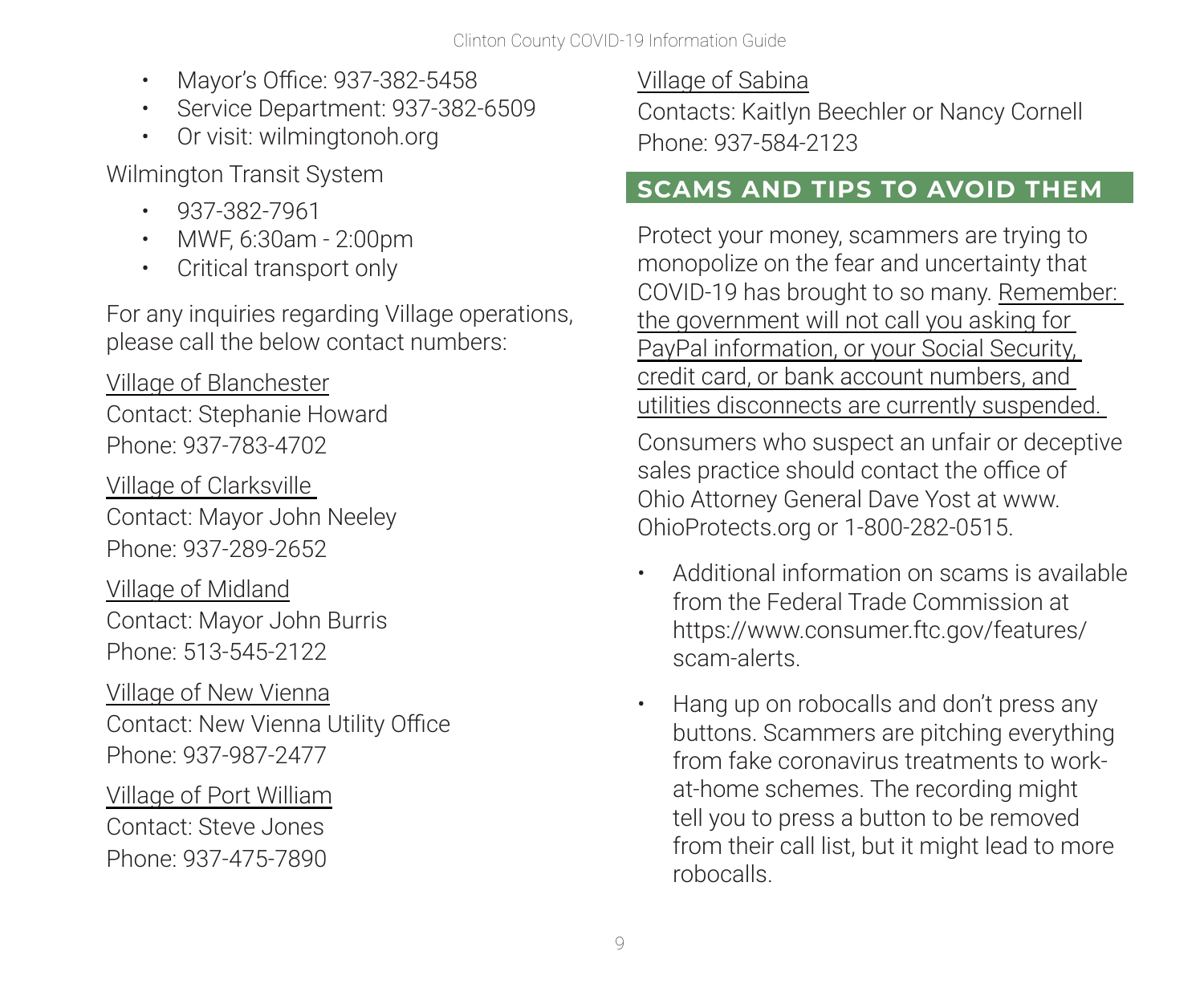- Ignore online offers for vaccinations and home test kits. Scammers are trying to get you to buy products that aren't proven to treat or prevent COVID-19.
- Utility services are not being disconnected. Ignore any calls related to the disconnect of utilities.

## **UTILITIES ASSISTANCE**

IMPORTANT: Utility disconnections are temporarily suspended. If you receive a phone call about utility disconnect, please call your utility company to let them know.

For Municipal Services, please see page 8.

## **DP&L**

Sign in or create a profile at: mydpandl.com Residential customers call: 800-433-8500 Business customers call: 800-253-5801

#### **Vectren**

Sign in or register at: vectren.com All Customers call 800-277-1376

#### **Duke Energy**

Sign in or register at: duke-energy.com Residential Customers call: 866-216-2136 Business Customers call: 800-774-1202

#### **Frontier Communications**

Sign in or register at: frontier.com Call: 800-921-8101

#### **Verizon**

Sign in or register at: verizonwireless.com Call: 800-922-0204

## **Sprint**

Sign in or register at: sprint.com Call: 888-211-4727

#### **Spectrum**

Register or sign-in at: spectrum.com Call: 855-707-7328

#### **Trash Pickup/Recycling**

City of Wilmington, call: 937-382-6474

\*No recycling, bulk or brush pick-up at this time. Please ensure all items are in the receptacle.

## **Caribou Sanitation**, call: 937-672-1509 www.caribousanitation.com **Rumpke**, call: 800-828-8171 www.rumpke.com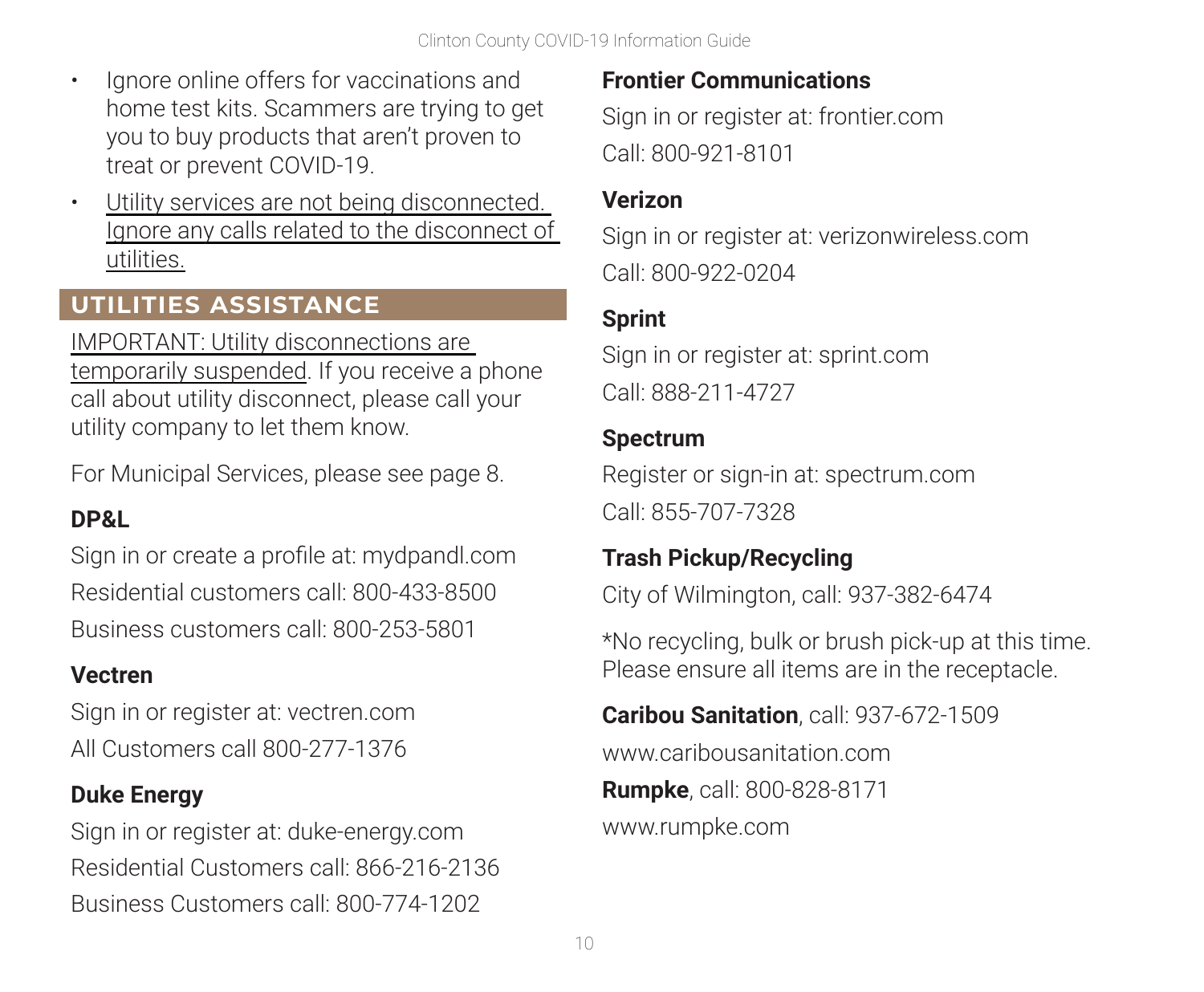#### **ELECTION UPDATE**

- Voters who did not vote in the March 17th Primary may request an Absentee Ballot by completing an application and sending it to the Clinton County Board of Elections Office.
- This application can be obtained by calling the **Clinton County Board of Elections at 937-382-3537** or by downloading and printing the application form at: voteohio.gov
- Applications for a ballot are due by April 25th. Voted Ballots must be postmarked by April 27th. Ballots may be returned to the secure BOE Ballot Dropbox, 111 S. Nelson Avenue Wilmington, OH 45177, through Tuesday, April 28th by 7:30pm.

## **STAY AT HOME ORDER**

All Ohioans are currently under a "Stay at Home" order issued by the State of Ohio through May 1, 2020. This order requires Ohioans to stay in their homes to prevent the further spread of COVID-19, and prohibits holding gatherings of any size and closes all nonessential businesses.

It does NOT prohibit essential activities like going to the grocery store, receiving medical care, or taking your pet for a walk. If you have been designated essential by your employer, you should continue to go to work and practice social distancing.

For more information call the ODH coronavirus hotline at 1-833-4-ASK-OHIO or visit https:// coronavirus.ohio.gov/ or contact the Clinton County Health District at 937-382-7221.